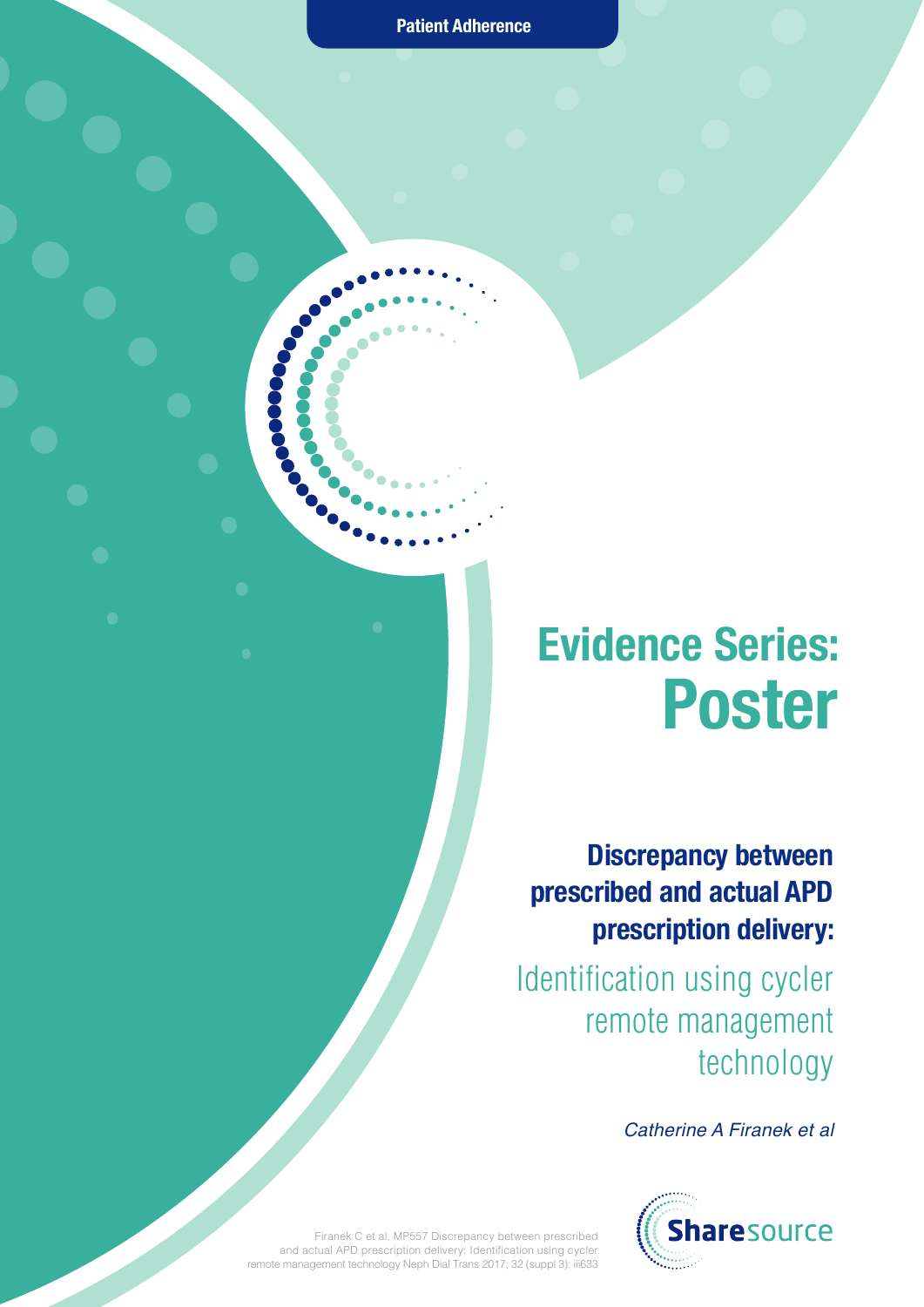

# **BACKGROUND**

Historically, clinicians have been unable to proactively identify patients missing or shortening PD treatments.

**>10% NON-ADHERENCE TO of the Peritoneal Dialysis (PD) prescription is associated with PERITONITIS HOSPITALIZ & MORTA TECHNIQUE FAIL** 

1. J Bernardini, M Nagy, B Piraino. Pattern of Noncompliance with Dialysis Exchanges in Peritoneal Dialysis Patients. Am J Kidney Dis 2000; 35: 1104-1110.

2. J Bernardini, B Piraino. Compliance in CAPD and CCPD Patients as Measured by Supply Inventories During Home Visits. Am J Kidney Dis 1998; 31: 107-107.



cyclers embedded with Remote Patient Management (RPM) technology may help the clinician detect treatment-related issues earlier, potentially allowing earlier intervention.

 $\Box$ 



# **OBJECTIVES**

Evaluate actual APD treatment time compared with prescribed treatment time, using an APD device with embedded RPM technology (Homechoice Claria with Sharesource).

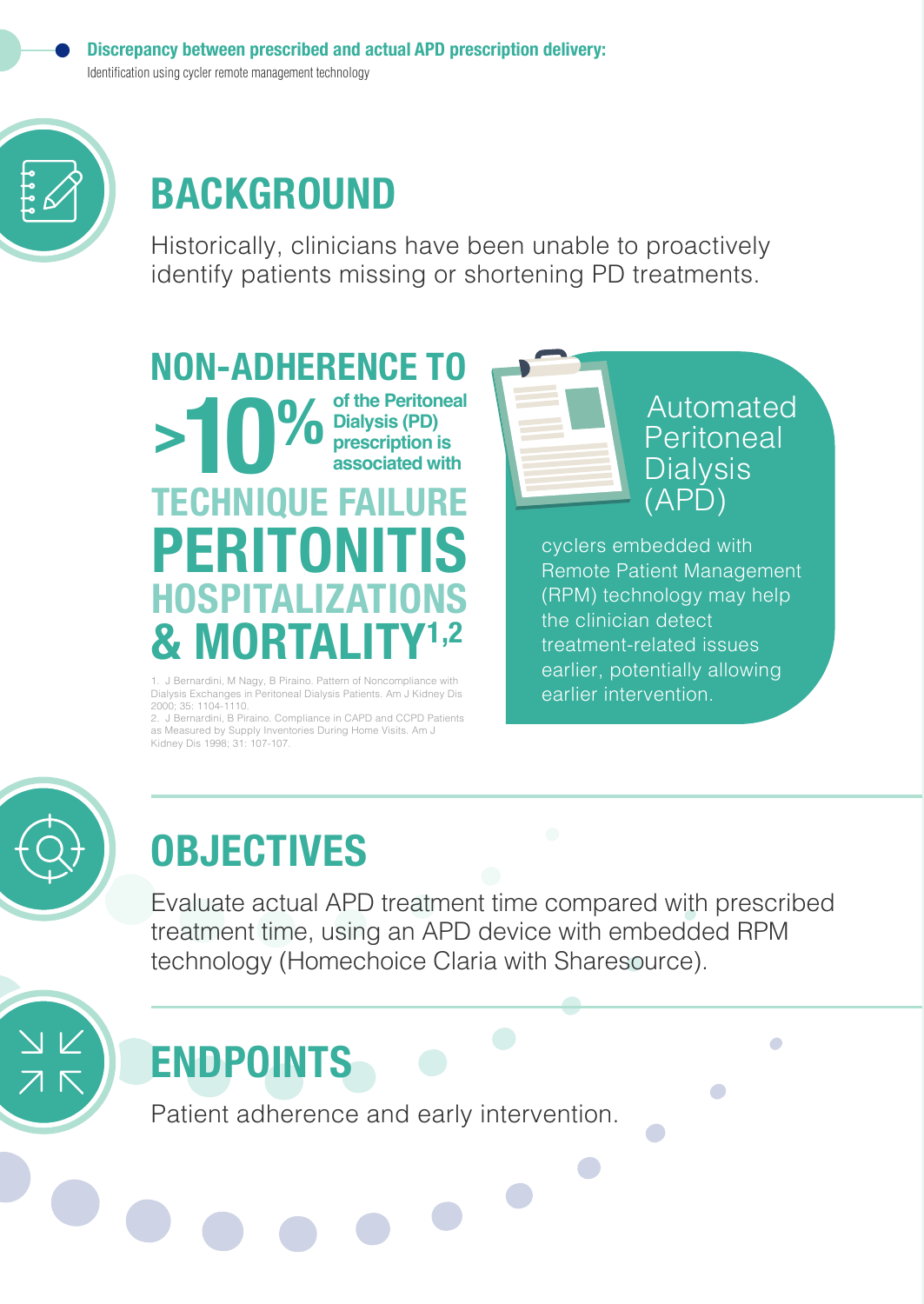# **METHODS** *SPECTIVE DATA ON* **399 PATIENTS WERE ANALYZED**

- Patients with ≥3 months on the Homechoice Claria with Sharesource were examined for weekly treatment frequency and actual versus prescribed treatment time.
- An assumption was made that patients perform APD therapy 7 days per week.
- Patients with gaps in treatment >30 days were omitted/excluded.
- Any treatments occurring in the first 14 days from the very first available treatment were considered as training time and were excluded.
- Time (days) on treatment was determined from the first treatment after the training period to the last available treatment for a patient.
- Weekly treatment frequency was the number of treatments in Sharesource/30 x 7. E.g. If a patient had 27 treatments out of 30 days, then Weekly rate  $= (27/30)$  $x 7 = 6.3.$
- Treatment differences were treatment time prescribed – actual treatment time performed.

Note: Claria with Sharesource was used in this study which is similar in function and design to Amia with Sharesource.

#### **RESULTS**

In the first week of therapy:

• 24.3% (97) and 9.5% (38) of patients had ≥100 minutes and ≥300 minutes, respectively, less actual therapy time than prescribed

**Number of Patients Who**

**Time / Week by Week of Therapy**

**Missed Significant Treatment** 

• 30% (115) of patients missed ≥4 During the 1st month of therapy:

- treatments (>10% of prescribed therapy)
- 12% (47) of patients missed ≥9 treatments



#### **Number of Missed Treatments in First Month of Dialysis (N=399)**